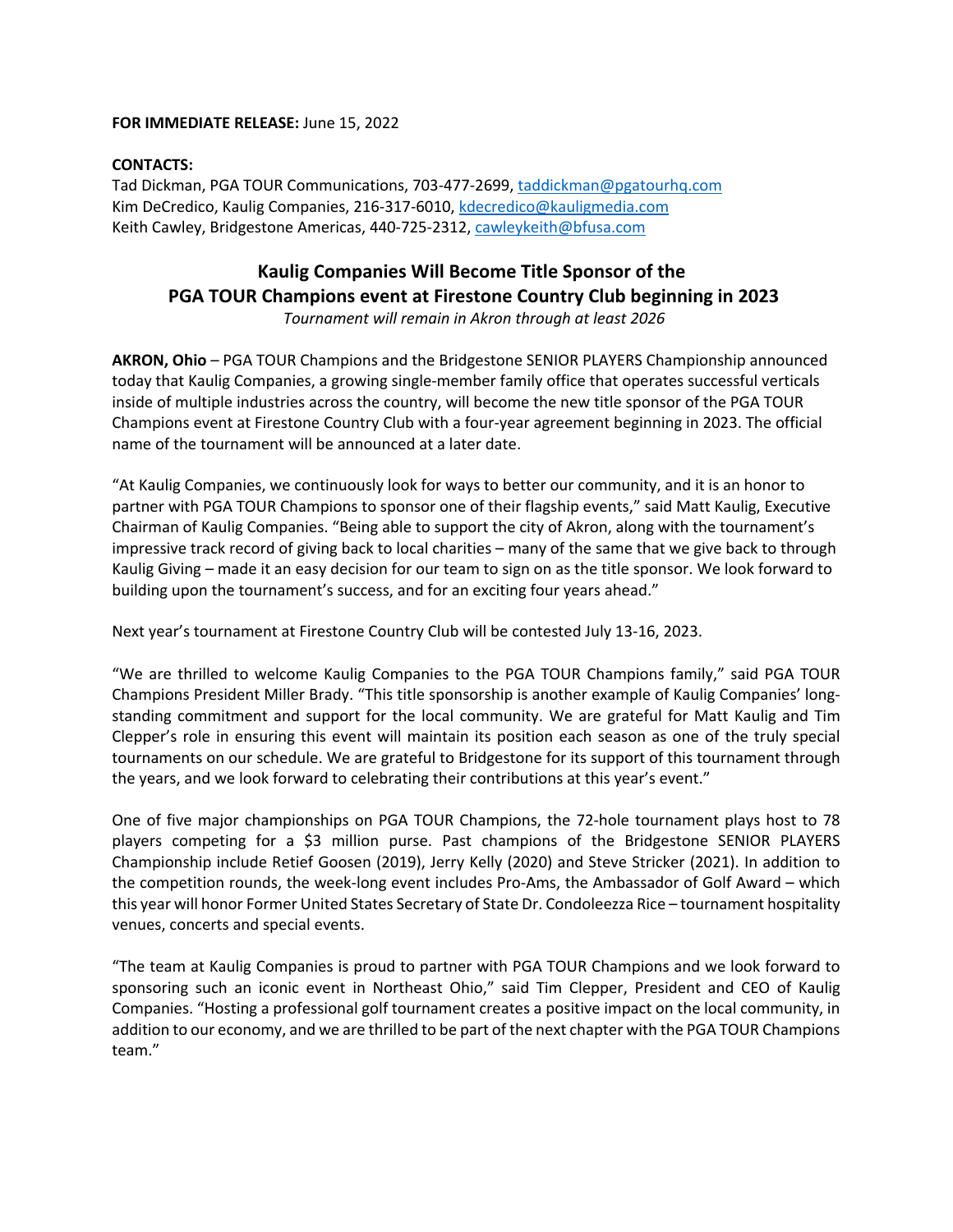The 2022 Bridgestone SENIOR PLAYERS Championship continues the tradition of professional golf tournaments at Firestone Country Club that have given back over \$30 million to area charities in partnership with Northern Ohio Golf Charities. The 2021 donation of \$840,000 is the largest annual charitable total generated through the Bridgestone SENIOR PLAYERS Championship and Ambassador of Golf Event presented by FirstEnergy Foundation. The donations go to worthy causes throughout the Northeast Ohio region. Key charities supported include Akron Children's Hospital, LeBron James Family Foundation, Akron-Canton Regional Foodbank, First Tee of Greater Akron, UH Rainbow Babies & Children's Hospital, Cleveland Clinic Akron General Challenge Golf Program, Summa Health and United Way Summit Medina.

"We are excited that Kaulig Companies will be the title sponsor of one of the Champions Tour's marquee events and Bridgestone will be a Founding Partner of the tournament," said Don Padgett III, executive director of the Bridgestone SENIOR PLAYERS Championship. "Their support enables the golf tournament to help outstanding charitable organizations throughout our community and continue the tradition of professional golf at Firestone Country Club that will celebrate a 70-year anniversary in 2023."

Previously, Firestone Country Club hosted the PGA TOUR's World Golf Championships – Bridgestone Invitational from 2006-2018. Firestone Country Club has a rich history of former champions, a list which includes Justin Thomas (2018), Hideki Matsuyama (2017), Rory McIlroy (2014) and eight-time winner Tiger Woods (1999, 2000, 2001, 2005, 2006, 2007, 2009, 2013).

"At Bridgestone, we believe what really matters is making a positive and lasting impact in our local communities for future generations, and professional golf at Firestone Country Club has done so much to benefit our neighbors across Northeast Ohio," said Paolo Ferrari, President and CEO, Bridgestone Americas. "We've been proud to help extend this tradition as title sponsor since 2006, and we look forward to continuing our support into the future as a Founding Partner of this great event."

The 2022 playing of the Bridgestone SENIOR PLAYER Championship will take place July 7-10, 2022, at Firestone Country Club. For more information, please visit BridgestoneSENIORPLAYERS.com.

# # #

## **ABOUT PGA TOUR CHAMPIONS**

PGA TOUR Champions is a membership organization of professional golfers age 50 and older, including 34 members of the World Golf Hall of Fame. The Tour's mission is to provide financial opportunities for its players, entertain and inspire its fans, deliver substantial value to its partners, create outlets for volunteers to give back and generate significant charitable and economic impact in tournament communities. Follow PGA TOUR Champions online at **PGATOUR.com**, at facebook.com/PGATOURChampions, on **Twitter** @ChampionsTour, on Instagram @pgatourchampions and on TikTok (pgatourchampions). 

All events are televised in the United States, with most receiving complete coverage on GOLF Channel, the exclusive cable-television partner of PGA TOUR Champions. Tournament programming is available via 20-plus TV linear partners in 170-plus countries and territories, with 25 channels carrying long-form and/or highlights coverage, and 170-plus hours of live coverage distributed in 130-plus countries and territories. Programming is also available via the OTT platform GOLFTV powered by PGA TOUR in every market outside of the United States (240-plus countries and territories), excluding China, Korea and Russia, with live coverage distributed in 130-plus countries and territories.